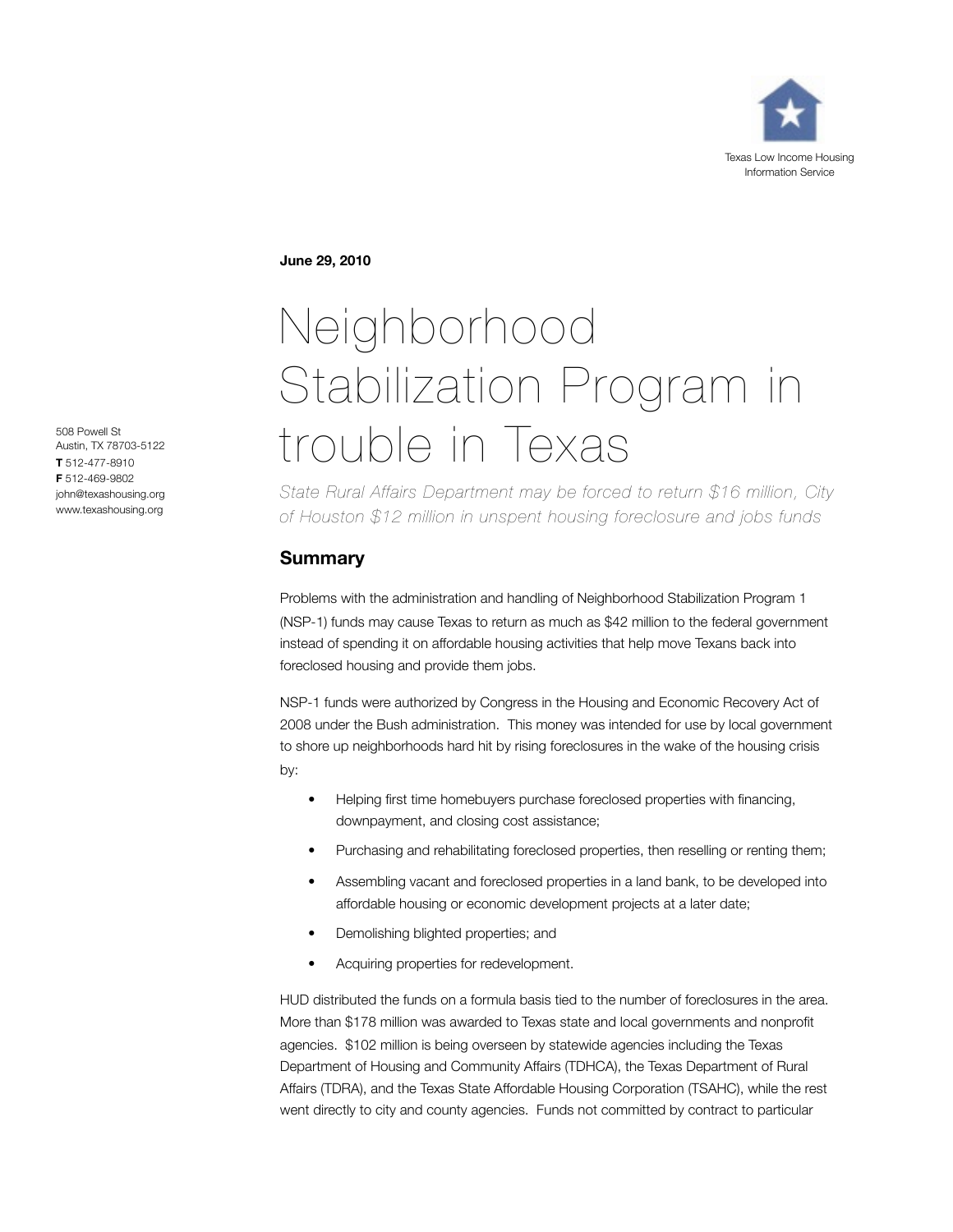development projects (known as "obligation" under the definitions of terms in the program) by September 3, 2010 will revert to the federal treasury. The Obama administration has indicated that it will seek to redistribute reverted funds to the states hardest hit by the foreclosure crisis.

#### **The future of NSP**

A second round of NSP funding has awarded funds to three organizations in Texas: Chicanos Por La Causa, El Paso Collaborative for Community and Economic Development and Habitat for Humanity International.

On June 23, 2010 House and Senate conferees for the Financial Reform bill accepted the House's offer to provide \$1 billion for a third round of the Neighborhood Stabilization Program (NSP3).

The most recent reports available indicate that the NSP-1 program in Texas is severely troubled. Nationally, NSP-1 has been criticized for its ambitious timelines, red tape, and significant problems with the rapid rollout of this new program. Despite these problems, motivated agencies have been able to find effective ways to spend the funds to stabilize neighborhoods, provide affordable homes and badly needed jobs.

NSP-1 in Texas lags behind many other states. The TDHCA program ranks 43rd out of the 50 state-administered programs, while all the Texas based-programs rank 35th when compared by commitment rates to the state-wide performance of programs in the other 49 states.

Some states have figured out how to make the program work. Recipients in Kansas, Idaho and Utah have committed over 98% of their funds. Among states with large allocations, Pennsylvania and California have over 70% commitment among their direct recipients.

In Texas the problems with NSP-1 are three-fold: obligation of funds to buy specific foreclosed properties has taken too long, among some local programs funds earmarked to provide housing for very low-income families are not being used and there is growing evidence that insufficient attention is being devoted to providing the jobs required to be directed to low-income workers.

## **Recommendations**

We recommend the following actions to make sure that funds for Texas are not lost:

- 1. Immediate and strong leadership from state officials, mayors and county judges must occur within the next 30 days to compel administering agencies to quickly obligate funds before they are lost.
- 2. Given that some delays are due to the failure of federal enterprises such as Fannie Mae and FHA, the Texas Congressional delegation should work with the Administration to extend the timeframe for allocation of funds at least 180 days beyond the current September 3 deadline.
- 3. City and county agencies that are struggling should immediately attempt to reprogram their existing activities to alternative activities that have a better chance of swift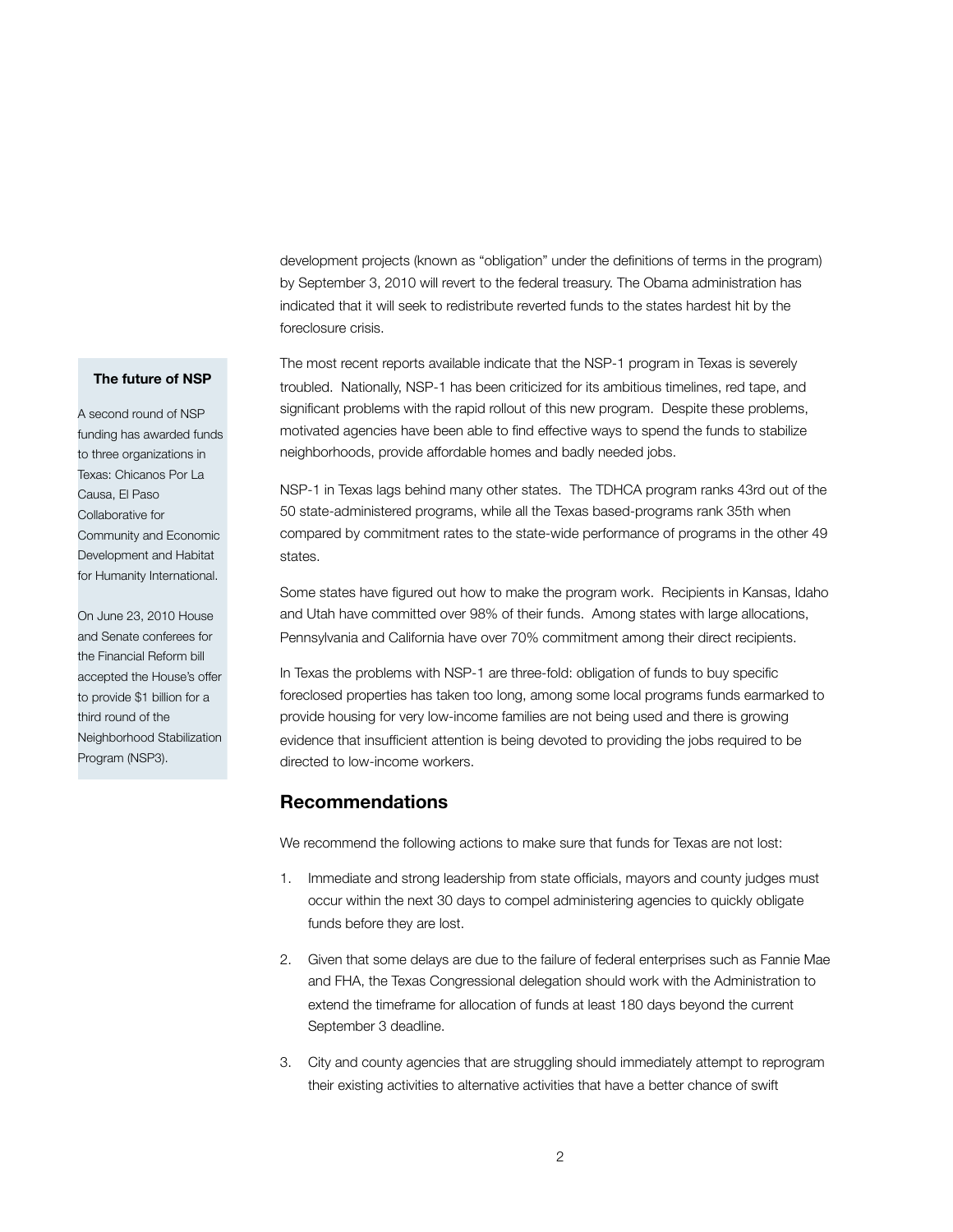## **Federal NSP-1 grant requirements**

- All funds must be used to assist families earning moderate incomes or lower and 25% of funds must assist Very Low Income households.
- Properties have to be bought at least 1% below market rate for the area.
- The program is subject to HUD Section 3 rules which means that low-income people should get preferential hiring for work related to construction on these projects
- Any income from the program has to be used for more NSP-1 eligible projects. For instance, if the NSP-1 funds are used to buy, rehab, and then sell a house, then the income from the sale needs to be plowed back into NSP-1 projects. Any money not used up by 2013 goes back to HUD.
- No more than 10% of the funds can be used for administration

obligation. Experiences of several agencies suggest that funds could be quickly obligated and expended by:

- Contracting with low-income housing developers like Habitat for Humanity or other community development corporations (an approach taken by Travis County Housing Finance Corporation);
- Purchasing multi-family housing with intent to rehabilitate it for low-income housing (an approach successfully undertaken by the Housing Authority of Fort Worth and several CDCs); and
- Working with institutions that have large pools of real-estate owned properties (Wells Fargo, Bank of America, Chase) to quickly purchase, undertake minor rehab, and resell to low- and moderate-income homeowners (an approach used by Harris County).
- 4. Streamline procedures for TDHCA and TDRA subrecipients to receive reimbursements, redouble efforts at technical assistance and share program designs with subrecipients that can get the funds spent quickly.
- 5. HUD, through FHA, should immediately begin signing off on paperwork for its foreclosed properties taking responsibility for environmental reviews, certification of proper treatment of tenants, and making those homes available to NSP-1 grantees.
- 6. Priority attention should be paid to the requirement that at least 25% of funds should be used to benefit very-low income households. As of the most recent reports, this requirement has not been carefully tracked at the state level.
- 7. As these projects move into construction and rehabilitation, strict attention should be paid to HUD's Section 3 rules, which require that 30% of new jobs created be targeted to low-income individuals and public housing residents. This will help stimulate employment in the hardest hit communities, as well as make certain that Texas is fully compliant with federal regulations.
- 8. Funds for the NSP-1 program should be administered in conformance with the Analysis of Impediments to Fair Housing of the local jurisdiction receiving these funds in order to affirmatively further fair housing. With multiple studies showing that minority communities were targeted with high numbers of subprime loans and higher foreclosure rates, it is especially important that NSP-1 beneficiaries be targeted to protected classes. NSP-1 program funds spent haphazardly or with little attention to this regulation run the risk of exacerbating inequities and increasing racial and economic isolation in housing markets.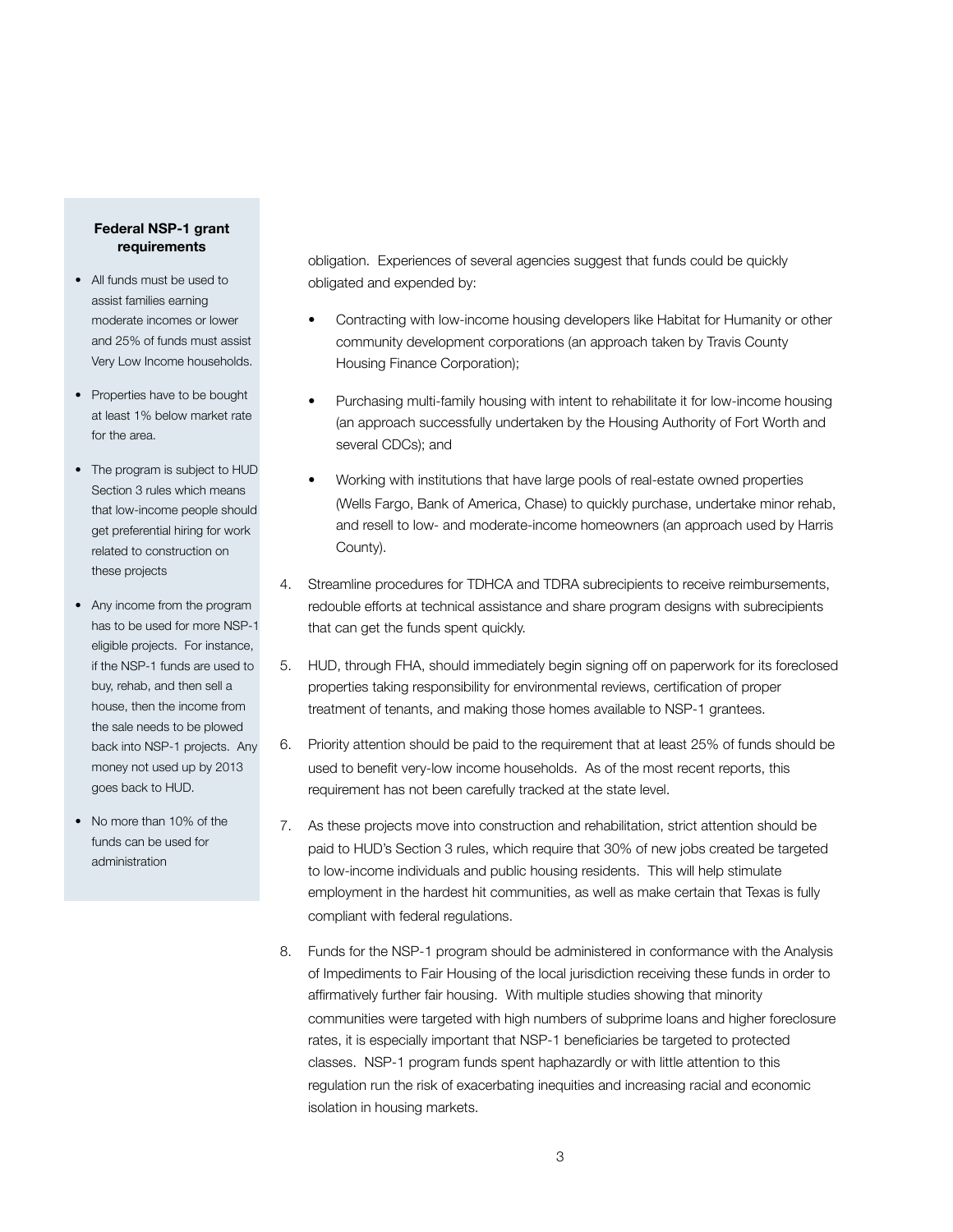## **Principal findings**

#### **Slow fund obligation imperils the grant.**

TDHCA received \$102 million of the \$178 million allocated within Texas. The remaining \$76 million went from HUD directly to 14 city and county agencies. The Texas Department of Rural Affairs (TDRA) administers \$18.8 million under a Memorandum of Understanding with TDHCA, split between 24 subrecipients in rural areas throughout the state. TDHCA also sub-allocated \$7 million to the Texas State Affordable Housing Corporation, which supports local agencies to establish land banks of foreclosed properties for future development. The remaining funds are split among 36 subrecipients ranging from city and county agencies to nonprofit community development corporations.

Funds not obligated by September 3 may not be used for affordable housing in Texas but must be returned to the federal government for allocation to other states. See Appendices I and II for more detail on fund obligation rates by Texas direct recipients from HUD and Appendix II for details on fund obligation by TDHCA subrecipients.

The Texas State Affordable Housing Corporation has done a relatively good job obligating the funds it has available with 87% of the an initial allocation of \$5 million obligated. (TSAHC has received a subsequent allocation of \$2 million).

On the other hand, the Texas Department of Rural Affairs has failed to obligate much beyond administrative funds. We estimate that TDRA may be responsible for a loss of \$16.2 million in federal funds: the greatest source of funds at risk to be lost in Texas. TDRA was tasked with administering the funds for rural Texas despite historically having little experience with housing programs. TDRA has obligated a mere 4% of the \$18.8 million it is responsible for administering to housing projects. To date, funds have been obligated to acquire only 7 of the of the 203 housing units TDRA sub-grantees are required to purchase. Ten percent of the funds available to TDRA have been obligated for administrative purposes.

Several local governmental and nonprofit sub-grantees are also having difficulty committing the funds allocated to them. TDHCA set a benchmark to have all of its subrecipients obligate 100% of their funds by March 31, 2010. Yet TDHCA subrecipients in aggregate have just over 51% of funds committed. TDHCA has informed us that they are aggressively pursuing reprogramming options and do not intend to return any sub-grantee funds to the federal government but instead will reallocate the funds to multifamily affordable housing at the state level prior to the September 3 deadline.

Of the 35 TDHCA grantees for which data is available, we calculate, based on our analysis of internal agency reports we obtained under the Open Records Act, that 10 have done an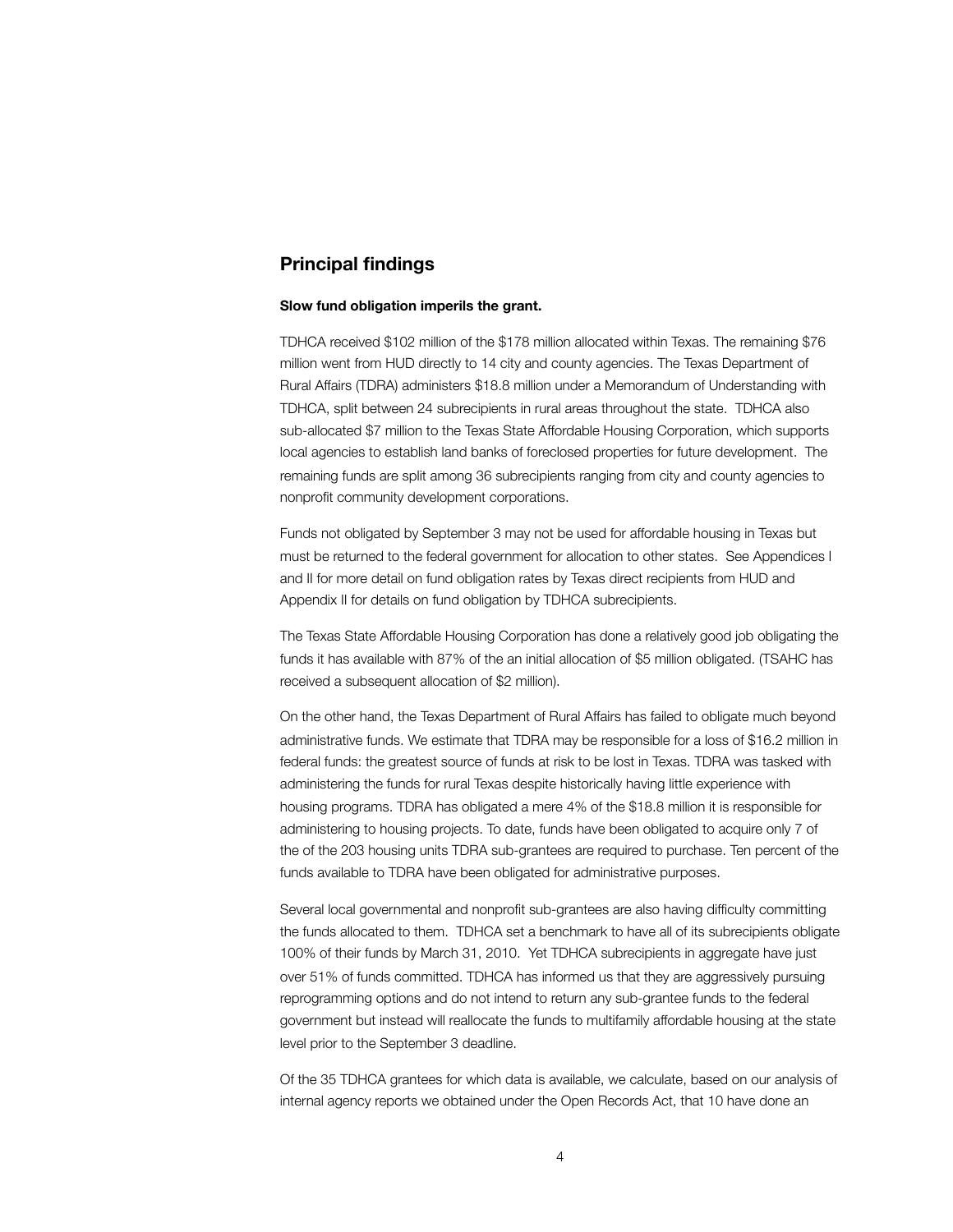excellent or acceptable job obligating the funds granted to them, 18 are lagging in obligating funds and 7 are highly likely to turn back their funds unused. TDHCA sub-grantees have about \$42 million at risk (see Table 1).

| <b>Grant progress</b>  | Amount of grant funds | # of Subrecipients |
|------------------------|-----------------------|--------------------|
| Excellent performance  | \$17,064,517          |                    |
| Acceptable performance | \$10,922,848          |                    |
| Lagging performance    | \$32,503,332          | 18                 |
| Likely to lose funds   | \$9,745,302           |                    |
| <b>Grand Total</b>     | \$70,235,999          | 35                 |

**Table 1: Summary of TDHCA sub-grantee performance obligating funds**

Local government grantees receiving funds direct from HUD have, with a few exceptions, done a better job expending funds than State of Texas sub-grantees. The cities of Fort Worth, Dallas and Grand Prairie along with Harris County have obligated all of their funds in advance of the deadline. The City of Houston, however, has obligated only 15% of its \$15.5 million grant and the City of El Paso only 3% of its \$3 million grant and are likely to have to return to Washington the balance of their funds.

Data is not yet available to allow us to analyze the quality or cost effectiveness of the activities undertaken under NSP-1 in Texas. In this initial analysis we focus on the timeliness of fund expenditure, compliance with targeting of Very Low Income households for benefits and the creation of jobs in the communities through the program. We intend to conduct subsequent analysis to determine the quality and cost effectiveness of the program as data becomes available.

### **Dallas area performance uneven.**

The Dallas area has a lot at stake in terms of Neighborhood Stabilization Program funds. Dallas County was allocated nearly \$25 million, nearly 1/7 of the total funds statewide, split between the City of Dallas, Dallas County, the City of Garland, the City of Irving, the City of Mesquite and smaller grants to community development corporations. While Dallas and Dallas County have both done well obligating their funds, Mesquite, Garland, and Irving are lagging badly and could lose their funds if they are not able to improve their performance.

Of special concern are the low percentages of funding going to Very Low Income (VLI) households in Dallas. (See VLI definitions on page 6-7). While the City of Dallas has obligated all of its funds, they are woefully short on the amount going to VLI at 15% rather than the statutory requirement of 25%. Despite several calls, City of Dallas officials refused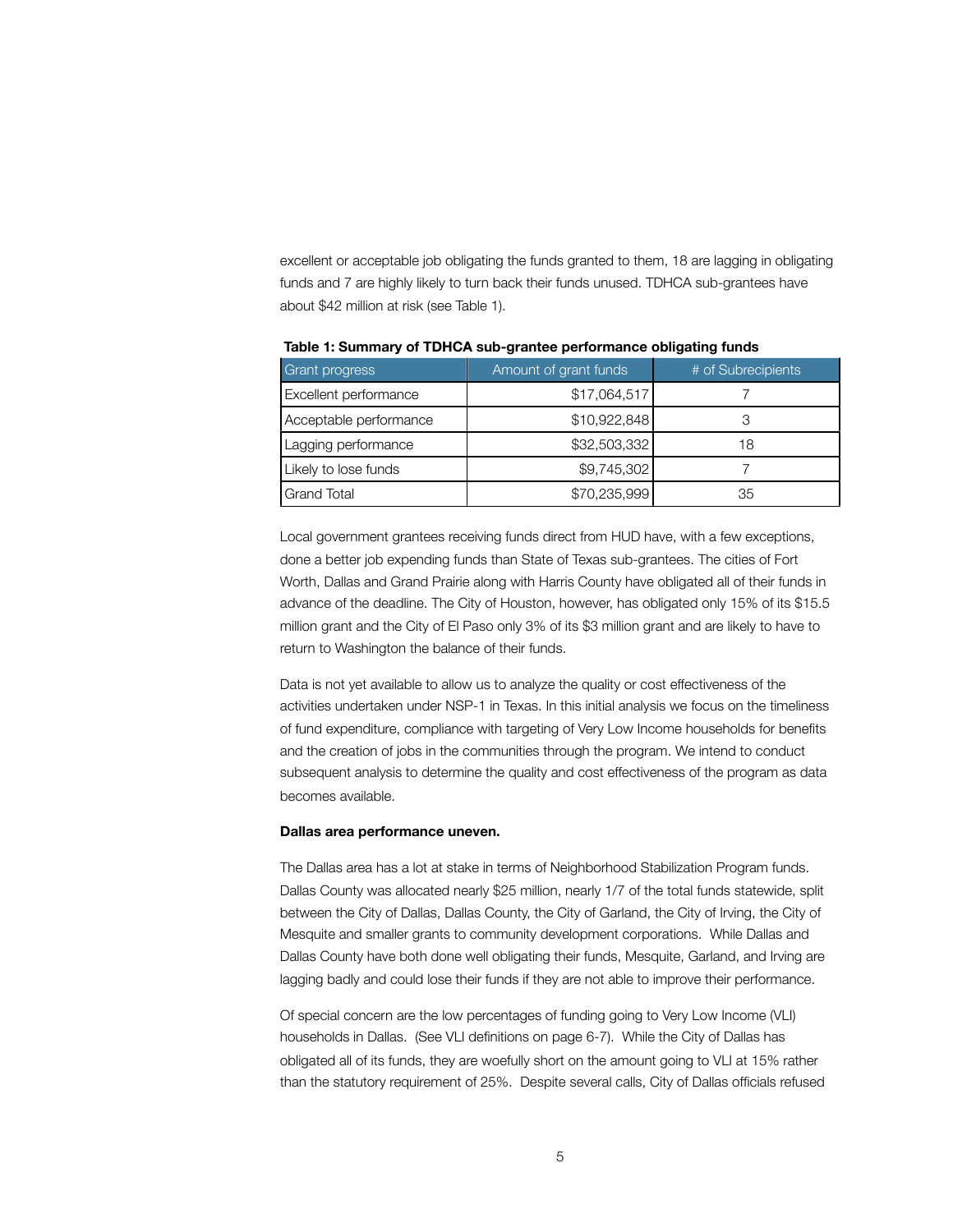to respond to our requests for information about their program performance. Mesquite and Garland lag at least as much in serving households with Very Low Incomes.

The community development corporations in Dallas are nearly uniformly serving VLI households, but have experienced multiple problems in committing their funds, and several appear to be in some danger of having funds de-obligated. From our interviews, we believe that slow reimbursements and inadequate program information provided by TDHCA have hampered many of these CDCs, since they seldom have the cash flow and lines of credit that larger agencies have access to that would allow them to purchase multiple properties.

#### **Austin area performance weak.**

In the Austin area, Williamson County, Travis County and the City of Austin are all struggling with their NSP-1 grants from TDHCA. Area residents may lose out on \$4.1 million in funds for affordable housing if these agencies cannot commit the funds by the deadline. The City of Austin has the most at stake, potentially returning \$2.1 million in funds that could have been used for purchasing foreclosed properties and rehabilitating them. Travis County originally planned to use its funds to assist first time homebuyers with financing and closing costs, but subsequently found that the financing available through TDHCA was too slow and cumbersome to allow the county to commit all the funds by the deadline. Since then it has redirected its funds to Habitat for Humanity to build affordable housing, which will serve Very Low Income households in Travis County. Williamson County appears not to have committed any funds. A public information request from TxLIHIS was not acknowledged.

#### **Houston area slow performance places largest amount of funds at risk.**

The Houston area received the most NSP-1 funds of any region of the state, \$37.4 million, and has the most to lose if progress isn't made quickly on committing the funds. \$17.3 million is currently at risk. While Harris County has committed all of its funds, the City of Houston looks perilously close to losing \$11.8 million, although they are attempting to contract with a local nonprofit developer to build affordable housing in order to meet the rest of their commitments. Fort Bend County is falling woefully short on its \$2.8 million grant, appearing to have spent only the 10% administrative overhead allowed by the program, with no actual activity toward providing housing.

## **Not all grantees are properly targeting Very Low Income households.**

Congress appropriated a total of \$3.92 billion nationally for the NSP-1 program. NSP-1 was intended to provide housing assistance to a range of moderate to Very Low Income (VLI) households. Moderate income is defined as households earning less than 120% of the Area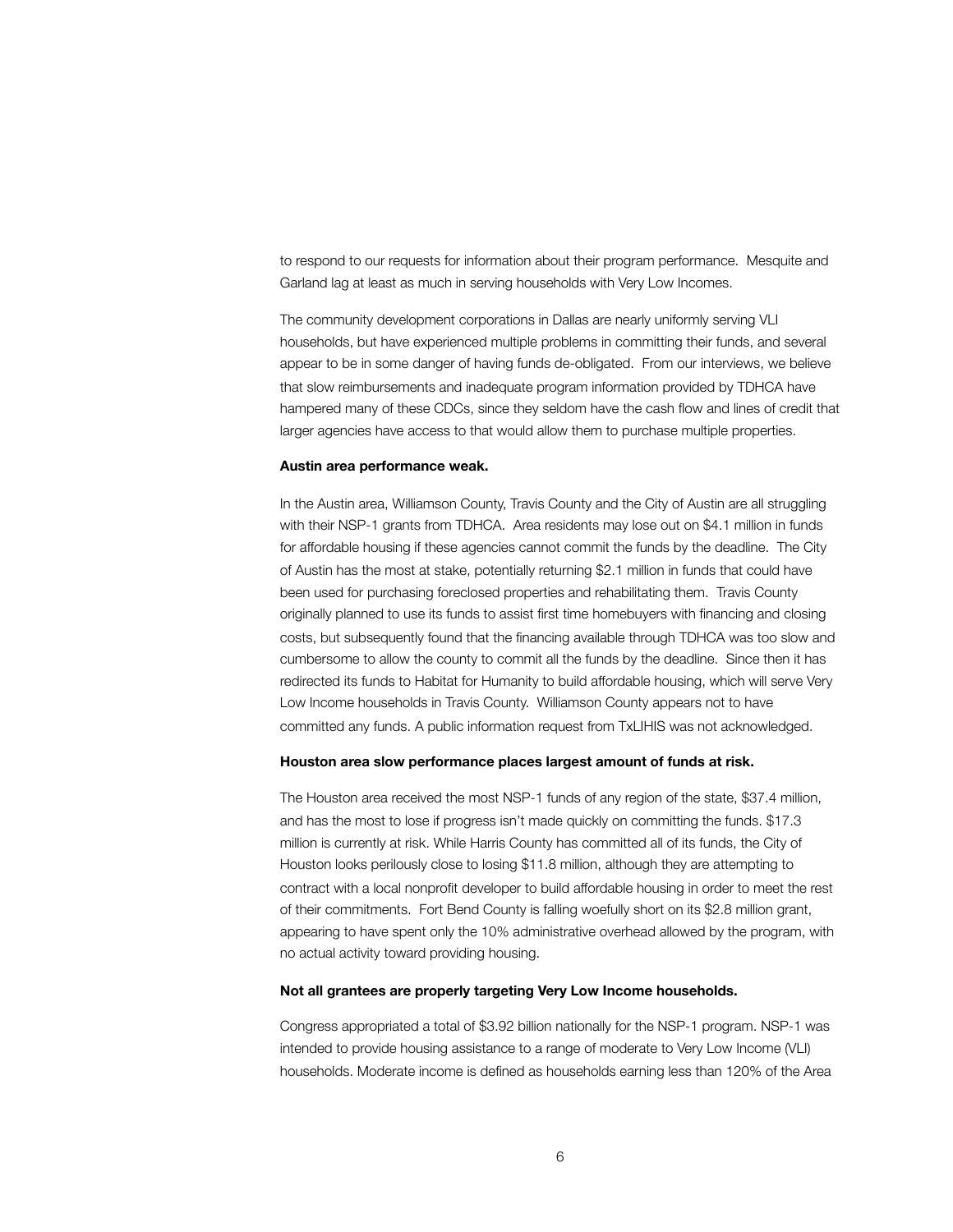Median Income (AMI). Twenty-five percent of the NSP-1 funds have to be used to benefit VLI families, defined as below 50% of AMI.

Here are examples of these incomes in two Texas cities.

| Metro Area                  | Program<br><b>Requirements</b>                | Income category        | % AMI | Family of 4 |
|-----------------------------|-----------------------------------------------|------------------------|-------|-------------|
| Austin/Round<br><b>Rock</b> | At least 25% of<br>funds from NSP             | Very Low-Income        | 50%   | \$36,900    |
|                             | Maximum income<br>for beneficiaries<br>of NSP | NSP-1 maximum<br>limit | 120%  | \$88,550    |
| Houston/<br>Baytown/Sugar   | At least 25% of<br>funds from NSP             | Very Low-Income        | 50%   | \$32,550    |
| Land                        | Maximum income<br>for beneficiaries<br>of NSP | NSP-1 maximum<br>limit | 120&  | \$78,100    |

**Table 2: Examples of qualifying incomes in two MSAs**

While TDHCA is doing quite well with 44% of funds committed to VLI households, several other jurisdictions are falling short, notably the cities of Dallas, Garland and Mesquite.

A number of local governments administering NSP-1 funds traditionally have not provided equitable levels of housing assistance to VLI households. This inexperience left them unprepared to design programs to assist these households. The failure to address the housing needs of poorer families is a serious problem in a number of Texas cities, especially Dallas, in not just NSP-1 but in all locally administered housing programs.

## **Data on jobs is not yet being consistently collected.**

The HUD Section 3 jobs requirement centers around the responsibility to offer jobs to residents of public housing and other extremely low-income persons in the communities effected.

Each recipient of HUD NSP-1 funding is held to the following standard:

- 1. Meeting the minimum numerical goals set forth at 24 CFR Part 135.30, namely:
	- a) 30 percent of the aggregate number of new hires shall be Section 3 residents;
	- b) 10 percent of all covered construction contracts shall be awarded to Section 3 business concerns; and
- 2. 3 percent of all covered non-construction contracts shall be awarded to Section 3 business concerns.

Our requests to TDHCA and direct HUD recipients for documentation of compliance with the Section 3 requirements has failed to produce any records of Section 3 compliance. While this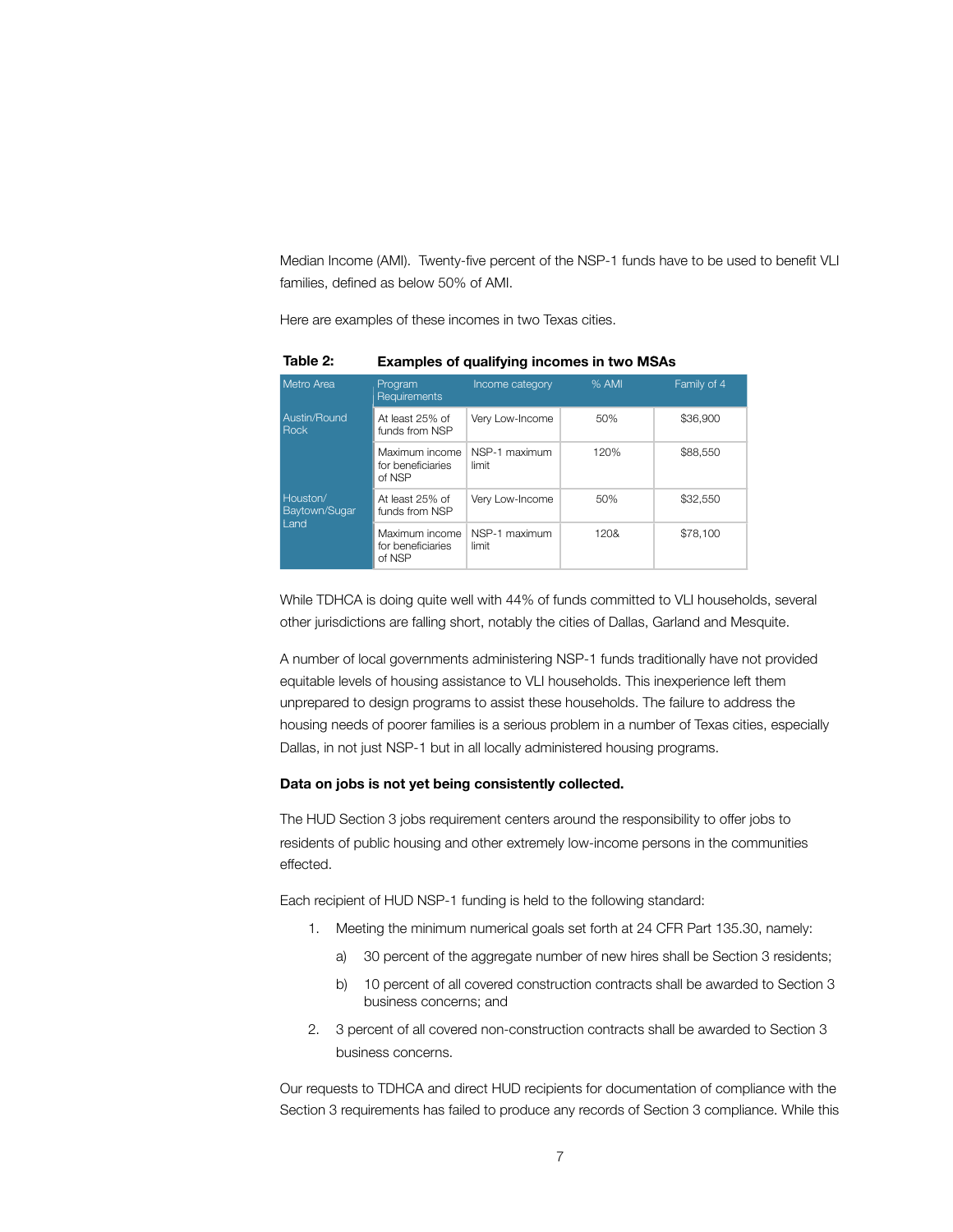may be do to the fact that little actual housing work has yet been done, we are concerned that reporting and compliance procedures be put in place. Federal law requires that Section 3 hiring procedures be enforced. The jobs for low-income residents of the communities must not simply be an incidental result of the NSP-1 program expenditures.

A failure to comply with the jobs production goals would mean critical local job creation objectives of the stimulus program will be lost.

## **Other findings**

Texas Low Income Housing Information Service conducted interviews with 10 recipients of NSP-1 funds in Texas representing a cross-section of TDHCA subrecipients and direct HUD grantees to discuss successes, difficulties, and surprises of the program.

## **Local control of program design has been a barrier to performance.**

In administering AARA funds such as NSP-1, federal disaster recovery grants and regular CDBG and HOME block grants, the State of Texas has adopted a policy of providing maximum local discretion in program design and administration. Local governments are said by the state to best understand the needs of their citizens and thus are in the best position to determine how to undertake projects.

In theory this makes sense, but the practical application of the "local control" doctrine has proven highly problematic when the grants involve new programs and large amounts of funding that must be expended quickly. The NSP-1 program provides evidence of this problem.

NSP-1 regulations permitted a wide latitude of housing activities. TDHCA allowed subgrantees the full range of program choices. The program decisions of some local subgrantees were often unrealistic. In some instances the home foreclosure market caused program failures, in others it was the unavailability of private mortgage lending that slowed fund obligation.

Several sub-grantees told us that TDHCA should have planned more carefully and limited the options presented to sub-grantees to the most workable options, given the Texas economy and the HUD program rules.

By limiting the state agency's role to that of a grant conduit to local administrators, TDHCA failed to provide the essential planning expertise that could have made the program operate better. The result has been much wasted time and effort at the local level.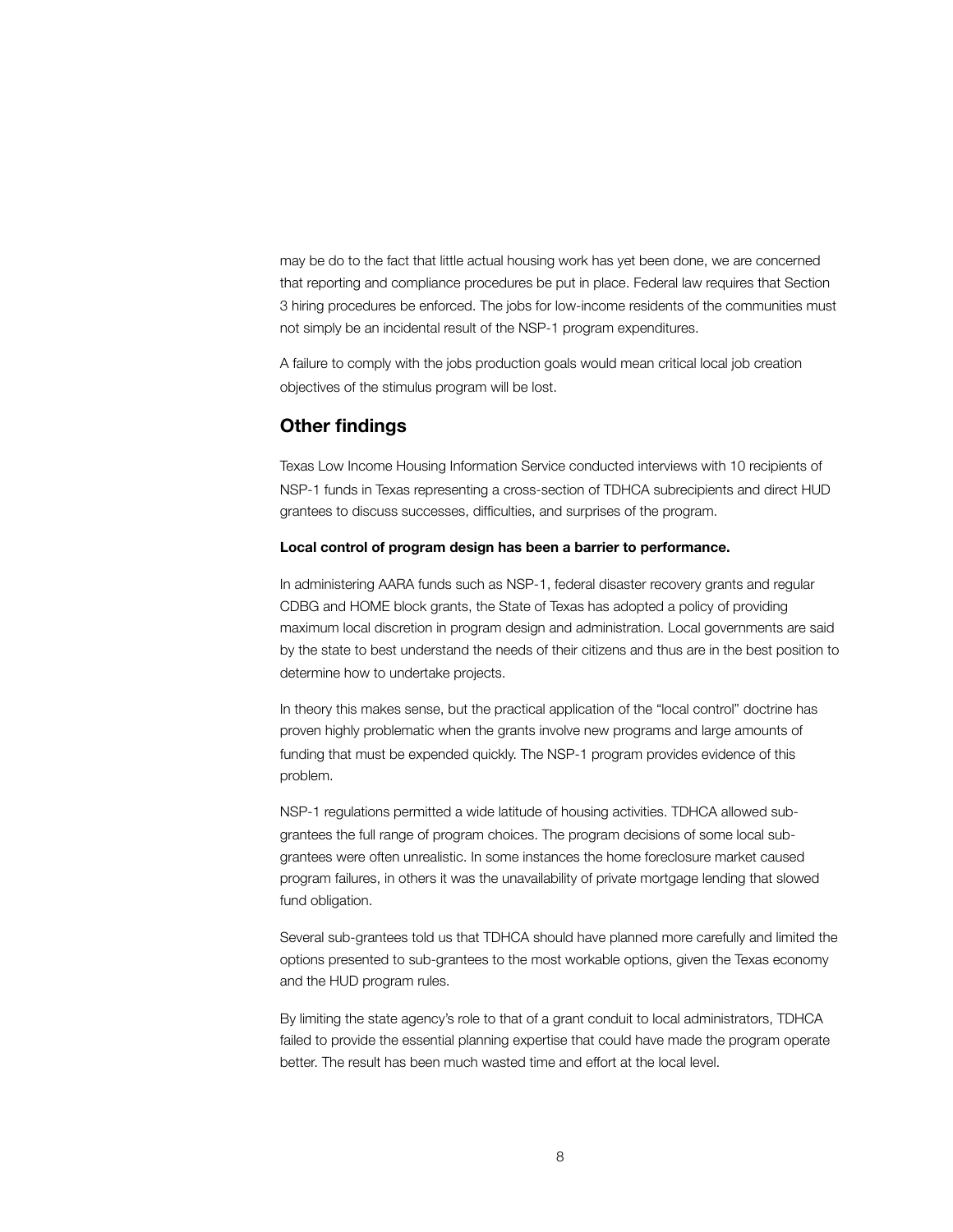In fairness to TDHCA it has been saddled with an unprecedented amount of new funding and new programs to administer, stretching the agency's capacity to the limit. But it is clear from the NSP-1 experience and from Hurricane disaster recovery that the State of Texas has an important planning and assistance role to play if programs are to succeed.

#### **Focus on housing contracting frustrating community development goals.**

In order to obligate funds quickly administrative procedures were put in place both by HUD and TDHCA that makes the community development mission of CDCs difficult and drives up housing costs.

The NSP-1 requirement to obligate funds quickly forced sub-grantees to lock in contracts for not simply property acquisition, but for construction services prior to the September 20 deadline. It proved difficult to secure construction bids more than 90 days prior to the time construction could commence due to material and labor cost uncertainties. Contractors willing to lock in bids far in advance raised their prices to account for cost volatilities. Smaller, local subcontractors were less able to participate.

Project sequencing, in which CDC's would normally undertake construction on one house following another in order to better hire or apprentice the limited numbers of Very Low Income neighborhood residents with skills, also proved impossible under these rushed contracting requirements.

In this sense the program goal of "putting the money on the street" worked against the goal of cost efficiency and community-level jobs creation.

#### **Government sponsored enterprises are not cooperating to sell foreclosures.**

One contributing factor to the delay in the commitment of funds in Texas has been a standoff between federally-controlled lenders (such as FHA and Fannie Mae) and the state regarding the Protecting Tenants at Foreclosure Act (PTAF). While most major lenders, including Chase, Bank of America, and Wells Fargo were willing to sign a form certifying compliance with PTAF, FHA and Fannie Mae refused. Texas recipients refused to purchase properties that could not be documented as compliant with PTAF, and rightly so, but this left the largest pools of foreclosed homes unavailable to NSP-1 grantees. Fannie Mae recently reversed course and began signing the PTAF compliance form, but foreclosed homes owned by FHA are still unavailable to NSP-1 grantees. This is especially ironic since HUD explicitly encourages its NSP-1 grantees to buy FHA owned foreclosures.

To the extent this issue delayed the commitment of funds in Texas, recipients should be granted an extension to commit funds. Texas should not be punished for having required lenders, especially federally-controlled lenders, to follow the law.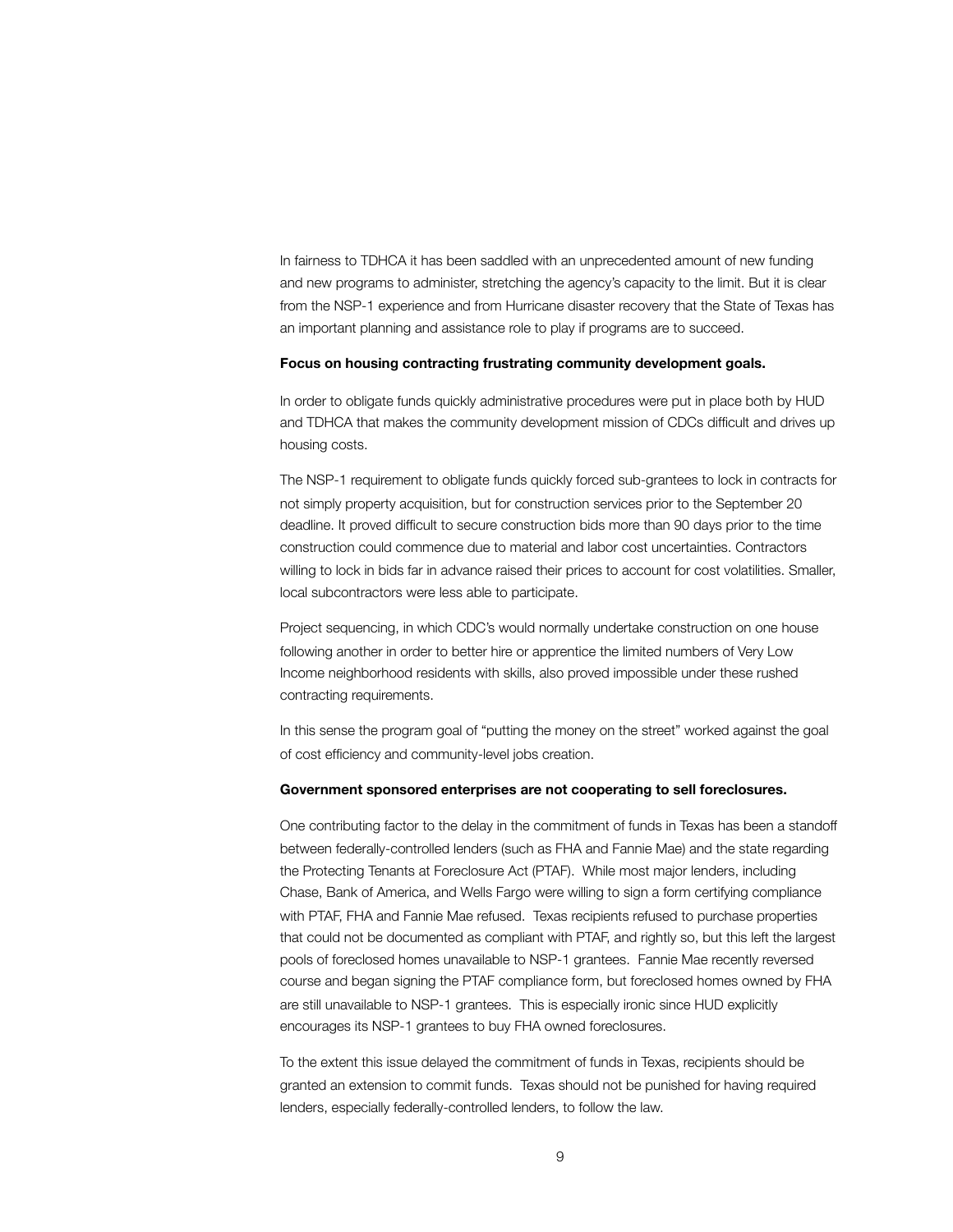#### **Federal rules make offers to buy properties less attractive to sellers.**

Another commonly mentioned problem was that NSP-1 grantees found themselves competing with investors to buy foreclosed properties. One requirement of the program is that foreclosed properties be bought at a discount (initially set at 15% below market value, and recently lowered to 1% below market value). While private investors buying property at market value may stabilize prices of homes in neighborhoods, this does not guarantee true neighborhood stabilization, since absentee ownership and speculation often lower property values, open the way for neglect, and attract crime. In areas where the housing market is "hotter," the longer process required by NSP-1 often means that the NSP-1 sub-grantees will lose out in offers to purchased foreclosed properties to investors with ready cash.

#### **Mortgage financing for Very Low Income homebuyers is impossible.**

Many agencies that chose to use the majority of their funds to assist borrowers with financing, closing costs and downpayment assistance mentioned the difficulty of meeting the 25% set-aside for Very Low Income households. Agencies that mixed the financing mechanisms with either purchase and rehabilitation or purchase and redevelopment seemed to have fewer difficulties in meeting this requirement.

#### **TDHCA NSP-1 program was very slow to get started.**

Several complaints emerged with TDHCA's program administration. The first complaint was nearly universally agreed upon: TDHCA was slow getting started on the project. Agencies applied for funds in January 2009. TDHCA notified agencies of the awards in July or August of 2009, but the contracts and training on how to manage the contract process were not completed until December 2009. From that date, agencies had less than 6 months to obligate all funds. By contrast, HUD direct grantees were able to get started in April 2009.

#### **CDCs cannot front cash to purchase foreclosed properties.**

Community development corporations faced hurdles in cash flow and reimbursement. While larger city and county agencies often had sources of other funds or lines of credit that allowed them to move forward quickly and wait on reimbursement, many CDCs struggled with lagging reimbursements from TDHCA. One CDC we spoke to in Dallas had managed to get its first \$5,500 reimbursement only after four months, and has several other reimbursements outstanding.

#### **Insufficient TDHCA staff assigned to administer the program and support grantees.**

Many agencies mentioned that the staff at TDHCA assigned to NSP, while hard working, competent and responsive, seemed overstretched. Each administrator was assigned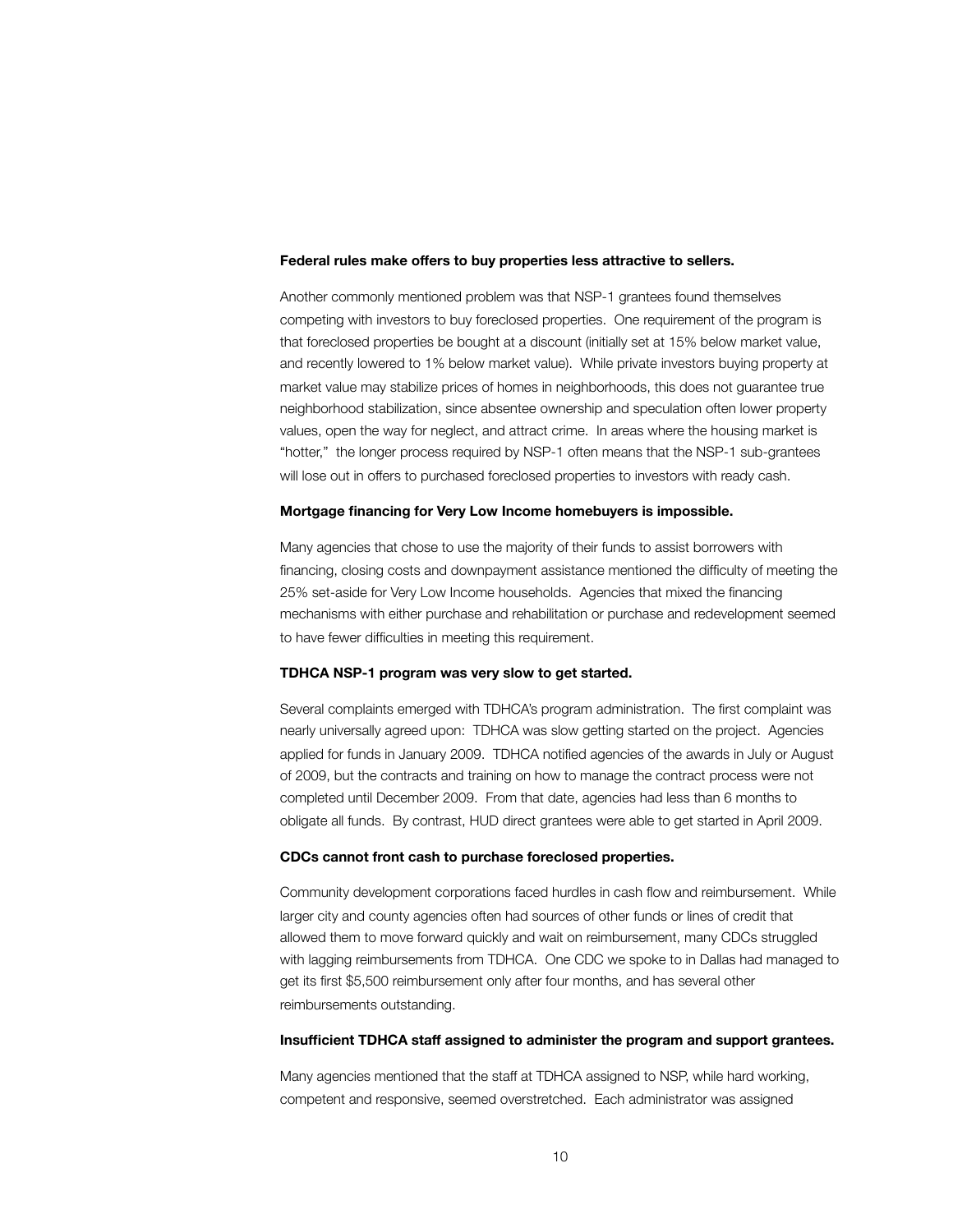approximately 12 subrecipients to monitor, assist, and manage. One of the subrecipient directors said that his program alone seemed like enough work for a full-time employee. Several grantees complained of the lack of technical assistance and the moving targets for various requirements.

By contrast, several HUD direct grantees said that they thought the technical assistance through HUD was excellent after an initial settling out period. HUD provides many opportunities for training and technical assistance to its grantees through weekly webinars and collected extensive information for grantees at http://hudnsphelp.info.

TDHCA has prided itself on holding down administrative costs. This is a commendable goal but a balance must be struck between holding down administrative costs and having sufficient staff to support the timely administration and grantee assistance needed to operate the program. The capacity of local organizations to set up and administer housing programs, especially new programs, is very limited. TDHCA must work to define the proper role for the agency in assisting local government and nonprofits to build their capacity. The NSP-1 program problems highlights the critical need for state involvement in capacity building.

#### **Lack of financial incentives discourages subrecipients.**

Profit is a big motivator. Subrecipients repeatedly voiced concerns that they do not have much of a long-term financial stake in their projects. Unlike direct grantees from HUD, all program income from selling purchased homes or renting out properties to low-income families goes back to TDHCA, with none being retained by the subrecipient.

# **Conclusion**

The NSP-1 program has the potential to give a significant one-time boost to affordable housing in Texas, but three significant challenges need to be addressed.

We call on Texas to:

- Ensure that each recipient fully obligates all funds by September 3, 2010,
- Ensure each recipient spends at least 25% of funds on very-low-income households, and
- Ensure each recipient complies with HUD Section 3 job creation and reporting goals.

We must not allow this program to fail.

Immediate action on the eight recommendations outlined earlier in this report are essential to overcoming these challenges.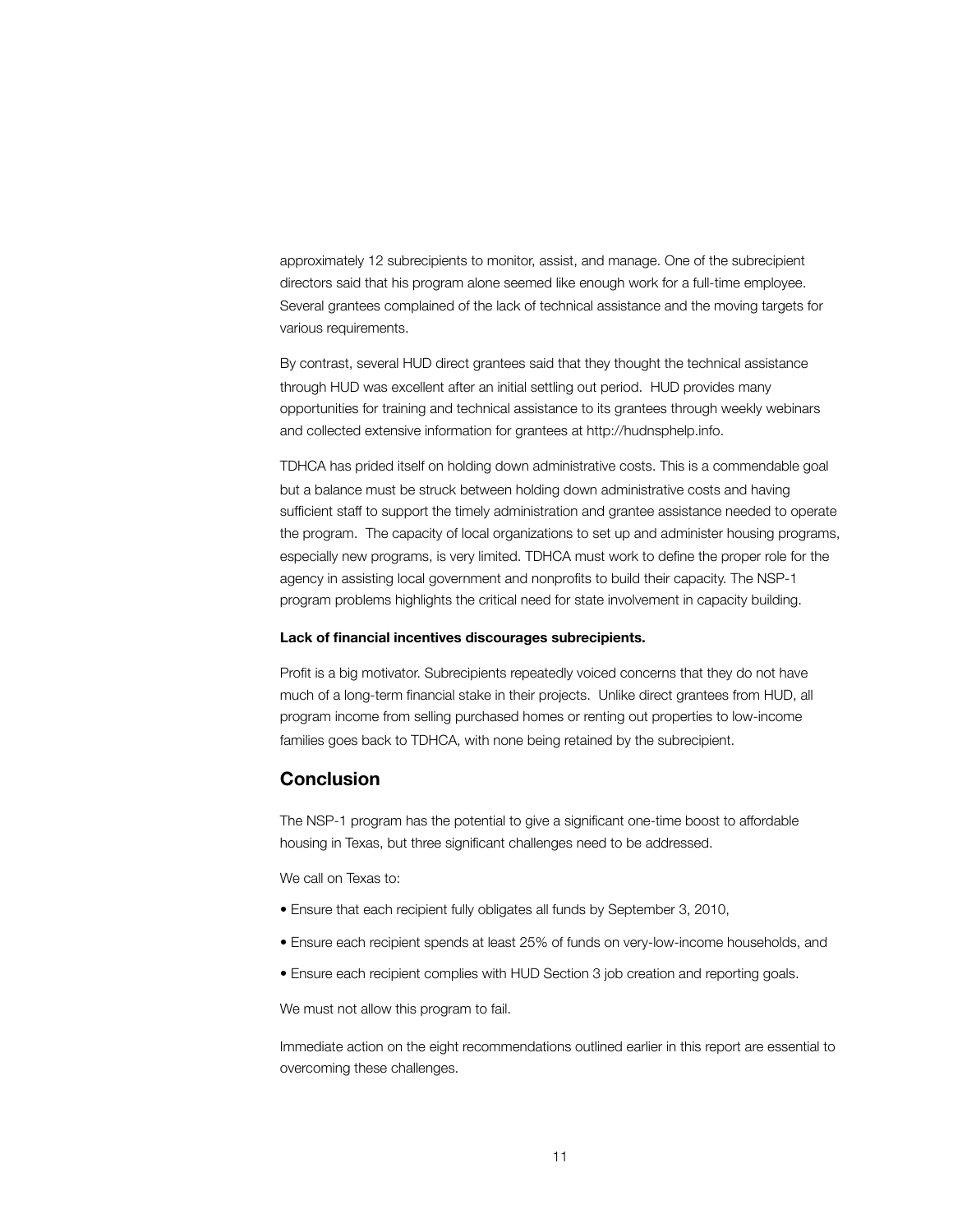| County             | Grantee                                                                                                           | <b>Grant Amount</b> | Amount<br>Committed | Endangered<br><b>Funds</b> | Percent<br>Committed | % of<br>Committed<br>Funds to Low-<br>Income |
|--------------------|-------------------------------------------------------------------------------------------------------------------|---------------------|---------------------|----------------------------|----------------------|----------------------------------------------|
| Statewide          | State of Texas<br>- TDHCA                                                                                         | \$102.00            | \$32.90             | \$69.10                    | 32%                  | 44%                                          |
| Harris             | Houston, TX                                                                                                       | \$13.50             | \$1.70              | \$11.80                    | 13%                  | 21%                                          |
| El Paso            | El Paso, TX                                                                                                       | \$3.00              | \$0.10              | \$2.90                     | 3%                   | 0%                                           |
| Fort Bend          | Fort Bend<br>County, TX                                                                                           | \$2.80              | \$0.30              | \$2.50                     | 10%                  | 0%                                           |
| Dallas             | Mesquite, TX                                                                                                      | \$2.10              | \$0.80              | \$1.30                     | 37%                  | 0%                                           |
| Bexar              | San Antonio,<br><b>TX</b>                                                                                         | \$8.60              | \$7.50              | \$1.10                     | 86%                  | 35%                                          |
| Dallas             | Dallas County,<br><b>TX</b>                                                                                       | \$4.40              | \$3.40              | \$1.00                     | 77%                  | 100%                                         |
| Dallas             | Garland, TX                                                                                                       | \$2.00              | \$1.00              | \$1.00                     | 47%                  | 15%                                          |
| Tarrant            | Arlington, TX                                                                                                     | \$2.00              | \$1.60              | \$0.40                     | 81%                  | 27%                                          |
| Harris             | Harris County,<br>TX                                                                                              | \$14.90             | \$14.70             | \$0.20                     | 99%                  | 27%                                          |
| Hidalgo            | Hidalgo<br>County, TX                                                                                             | \$2.90              | \$2.80              | \$0.10                     | 97%                  | 26%                                          |
| Tarrant            | Tarrant County,<br>TX                                                                                             | \$3.30              | \$3.20              | \$0.10                     | 98%                  | 26%                                          |
| Dallas             | Dallas, TX                                                                                                        | \$7.90              | \$7.90              | \$0.00                     | 100%                 | 15%                                          |
| Tarrant            | Fort Worth, TX                                                                                                    | \$6.30              | \$6.30              | \$0.00                     | 100%                 | 25%                                          |
| Tarrant            | Grand Prairie,<br>ТX                                                                                              | \$2.30              | \$2.30              | \$0.00                     | 100%                 | 21%                                          |
| Total:             |                                                                                                                   | \$178.00            | \$86.50             | \$91.50                    | 48.60%               | 35%                                          |
| subrecipient chart | Note: Figures come from reports filed at HUD in May 2010, and represent a different period of time from the TDHCA |                     |                     |                            |                      |                                              |
| R06-05312010.pdf   | Source: NSP-1 Texas State Report May 2010. http://hudnsphelp.info/media/snapshots/05-31-2010/1ST-TX-              |                     |                     |                            |                      |                                              |

**Appendix I – Direct HUD grantee reports on funding committed (in \$ millions)**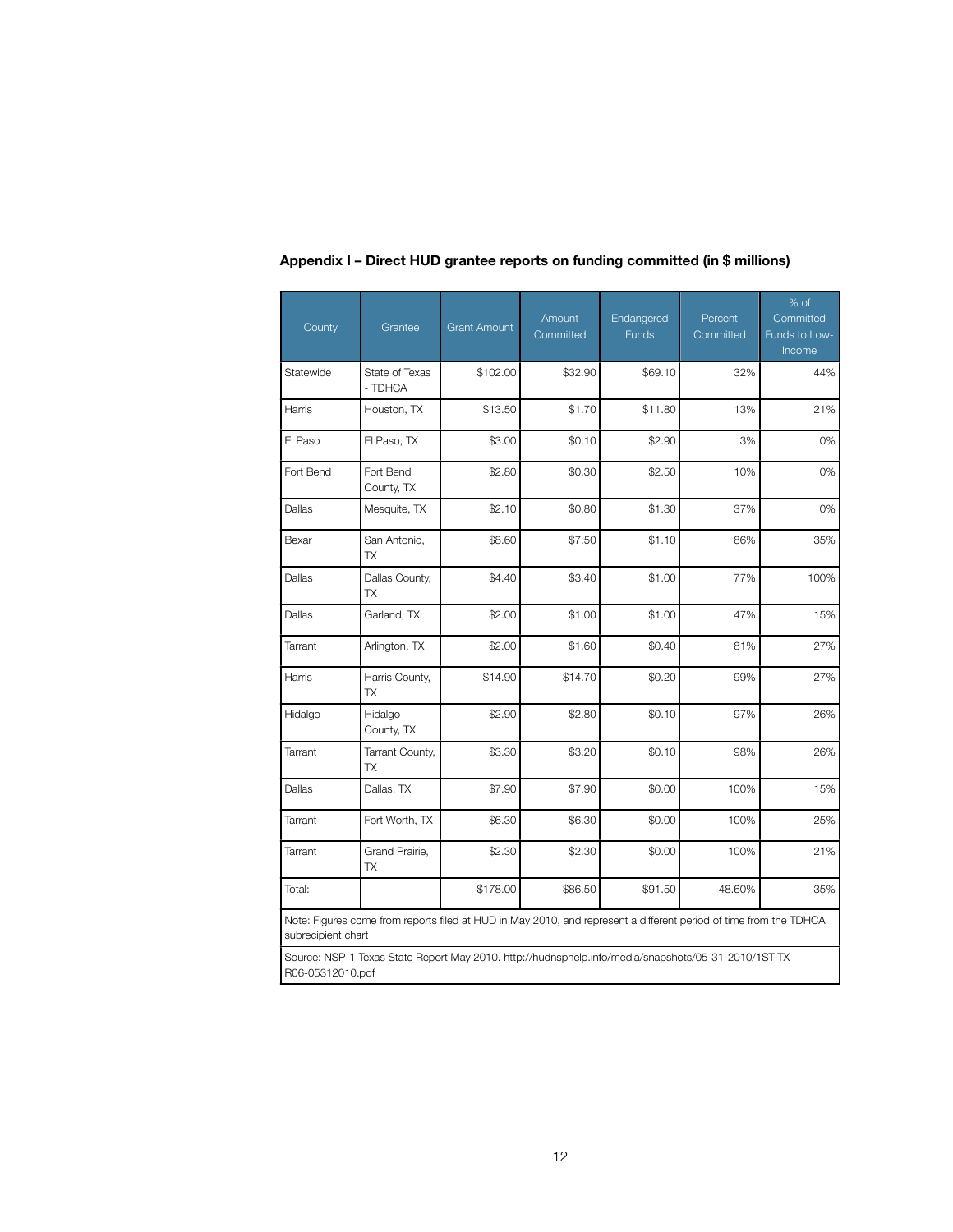| County                     | Subrecipient                                              | <b>Total Contract</b><br>Amount * | <b>Obligated Funds</b> | Endangered<br>Funds <sup>*</sup> | % of funds<br>obligated |
|----------------------------|-----------------------------------------------------------|-----------------------------------|------------------------|----------------------------------|-------------------------|
| Statewide                  | Texas<br>Department of<br>Rural Affairs**                 | \$18.8                            | \$2.6                  | \$16.2                           | 14%                     |
| Dallas                     | <b>Builders of Hope</b><br>CDC                            | \$3.3                             | \$0.8                  | \$2.5                            | 24%                     |
| Dallas                     | City of Irving                                            | \$2.9                             | \$0.5                  | \$2.5                            | 16%                     |
| Lubbock                    | City of Lubbock                                           | \$2.2                             | \$0.0                  | \$2.2                            | 0%                      |
| Travis                     | City of Austin                                            | \$2.5                             | \$0.5                  | \$2.1                            | 18%                     |
| Jefferson                  | City of Port<br>Arthur                                    | \$2.3                             | \$0.3                  | \$2.0                            | 14%                     |
| Bexar                      | Housing &<br>Community<br>Services                        | \$3.0                             | \$1.1                  | \$1.8                            | 38%                     |
| El Paso<br>City of El Paso |                                                           | \$1.7                             | \$0.0                  | \$1.7                            | 3%                      |
| Potter                     | City of Amarillo                                          | \$1.7                             | \$0.1                  | \$1.6                            | 5%                      |
| Bexar                      | San Antonio<br>Alternative<br>Housing<br>Corporation      | \$3.3                             | \$1.9                  | \$1.4                            | 57%                     |
| Harris                     | Harris County                                             | \$1.6                             | \$0.2                  | \$1.4                            | 15%                     |
| Webb                       | City of Laredo                                            | \$2.1                             | \$1.0                  | \$1.1                            | 47%                     |
| Dallas                     | Central Dallas<br>Community<br>Development<br>Corporation | \$1.2                             | \$0.1                  | \$1.1                            | 6%                      |
| Jefferson                  | City of Beaumont                                          | \$1.2                             | \$0.1                  | \$1.1                            | 10%                     |
| Travis                     | <b>Travis County</b><br>Housing Finance<br>Corporation    | \$1.4                             | \$0.3                  | \$1.0                            | 24%                     |
| Collin                     | Plano Housing<br>Corporation                              | \$1.3                             | \$0.3                  | \$1.0                            | 22%                     |
| Galveston                  | City of Galveston                                         | \$1.1                             | \$0.0                  | \$1.0                            | 2%                      |
| Taylor                     | Abilene<br>Neighborhoods in<br>Progress                   | \$1.1                             | \$0.1                  | \$1.0                            | 5%                      |
| Dallas                     | City of Garland                                           | \$1.5                             | \$0.5                  | \$1.0                            | 35%                     |
| Dallas                     | Fraizer Rev. Inc.                                         | \$1.0                             | \$0.0                  | \$1.0                            | 2%                      |
| Williamson                 | Williamson<br>County Habitat<br>for Humanity              | \$1.0                             | \$0.0                  | \$1.0                            | 5%                      |
| Cameron                    | Community<br>Development<br>Corporation of<br>Brownsville | \$3.9                             | \$3.0                  | \$0.9                            | 78%                     |
| Ector                      | City of Odessa                                            | \$1.5                             | \$0.7                  | \$0.8                            | 47%                     |

# **Appendix II – TDHCA subrecipients progress obligating funds (in \$ millions)**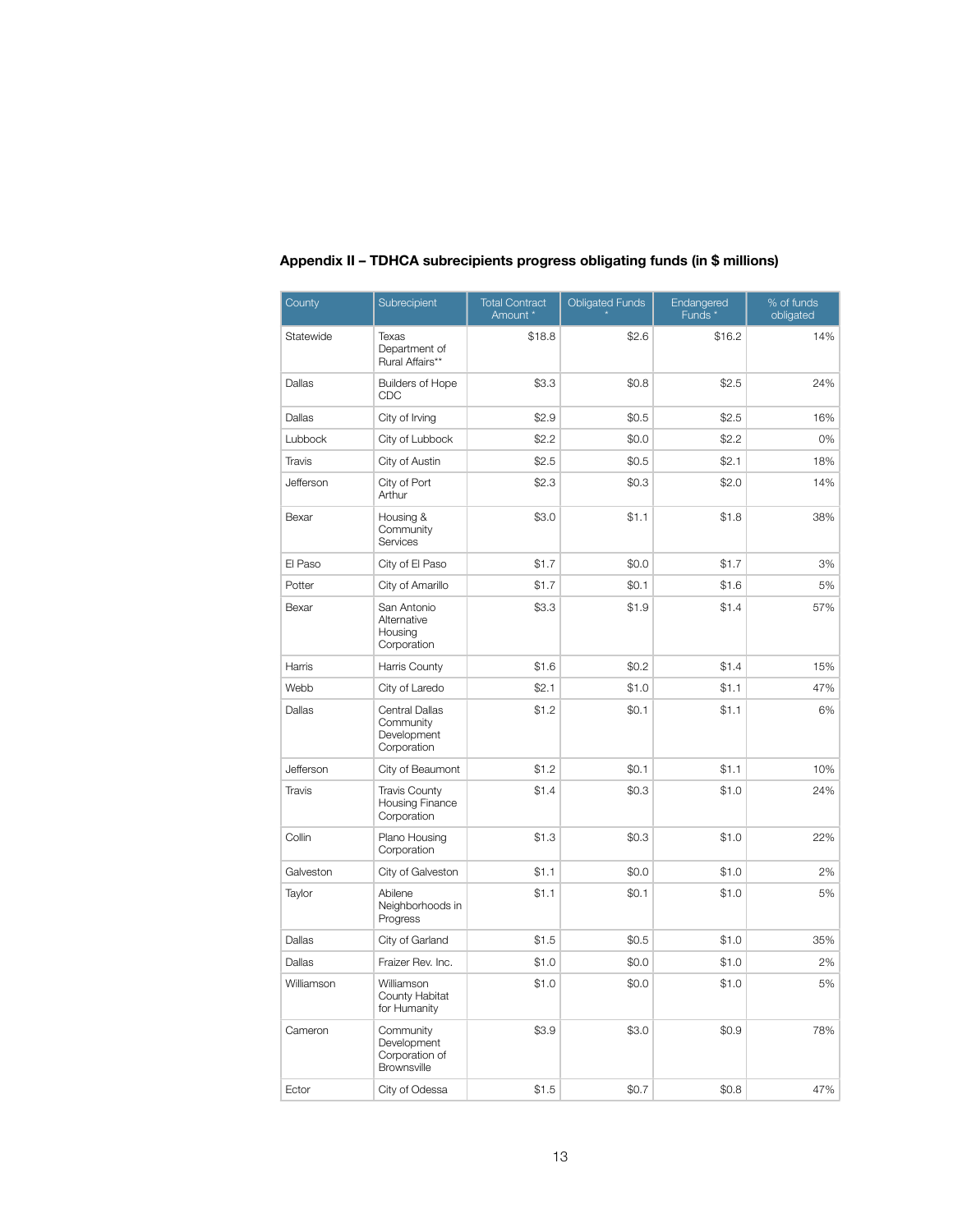| McLennan      | Neighborhood<br><b>Housing Services</b><br>of Waco         | \$1.1  | \$0.5  | \$0.7  | 42%  |
|---------------|------------------------------------------------------------|--------|--------|--------|------|
| Statewide     | <b>Texas State</b><br>Affordable<br>Housing<br>Corporation | \$5.0  | \$4.4  | \$0.7  | 87%  |
| Hidalgo       | Affordable<br>Homes of South<br>Texas, Inc.                | \$1.6  | \$1.0  | \$0.5  | 65%  |
| Cameron       | City of Harlingen                                          | \$1.1  | \$0.6  | \$0.5  | 56%  |
| Dallas        | Enterprise<br>Community<br>Partners                        | \$0.5  | \$0.0  | \$0.5  | 5%   |
| Taylor        | Abilene Habitat<br>for Humanity                            | \$0.5  | \$0.0  | \$0.5  | 7%   |
| Tarrant       | <b>Tarrant County</b><br>Housing<br>Partnership            | \$4.1  | \$3.6  | \$0.4  | 89%  |
| Harris        | City of Houston                                            | \$3.5  | \$3.2  | \$0.4  | 89%  |
| Hidalgo       | Housing Authority<br>of the County of<br>Hildalgo          | \$1.3  | \$1.0  | \$0.3  | 76%  |
| Collin        | Inclusive<br>Communities<br>Project                        | \$1.1  | \$0.8  | \$0.3  | 74%  |
| Denton        | Inclusive<br>Communities<br>Project                        | \$1.0  | \$0.9  | \$0.1  | 89%  |
| Cameron       | Housing Authority<br>of the City of San<br>Benito          | \$0.5  | \$0.5  | \$0.0  | 97%  |
| Cameron       | <b>Brownsville</b><br>Housing Authority                    | \$3.0  | \$3.0  | \$0.0  | 100% |
| Tarrant       | Ft. Worth<br><b>Housing Authority</b>                      | \$6.9  | \$6.9  | \$0.0  | 100% |
| <b>TOTALS</b> |                                                            | \$93.0 | \$40.7 | \$52.2 | 44%  |

Note 1: Although federal rules require that 25% of all funds go to benefit very low-income people, the reports to TDHCA on this matter are incomplete. Few recipients filled this portion out, and some reports do not even have a category for this number.

Note 2: Amounts shown come from an tracking sheet from TDHCA as well as the monthly reports filed by recipients obtained through a Public Information Request.

\* All amounts in millions of dollars.

\*\* TDRA subcontracted its funding out to a variety of rural recipients, but its subrecipient breakdown was unavailable at the time of this report. This figure comes from a report to the TDRA board and is accurate as of May 19, 2010.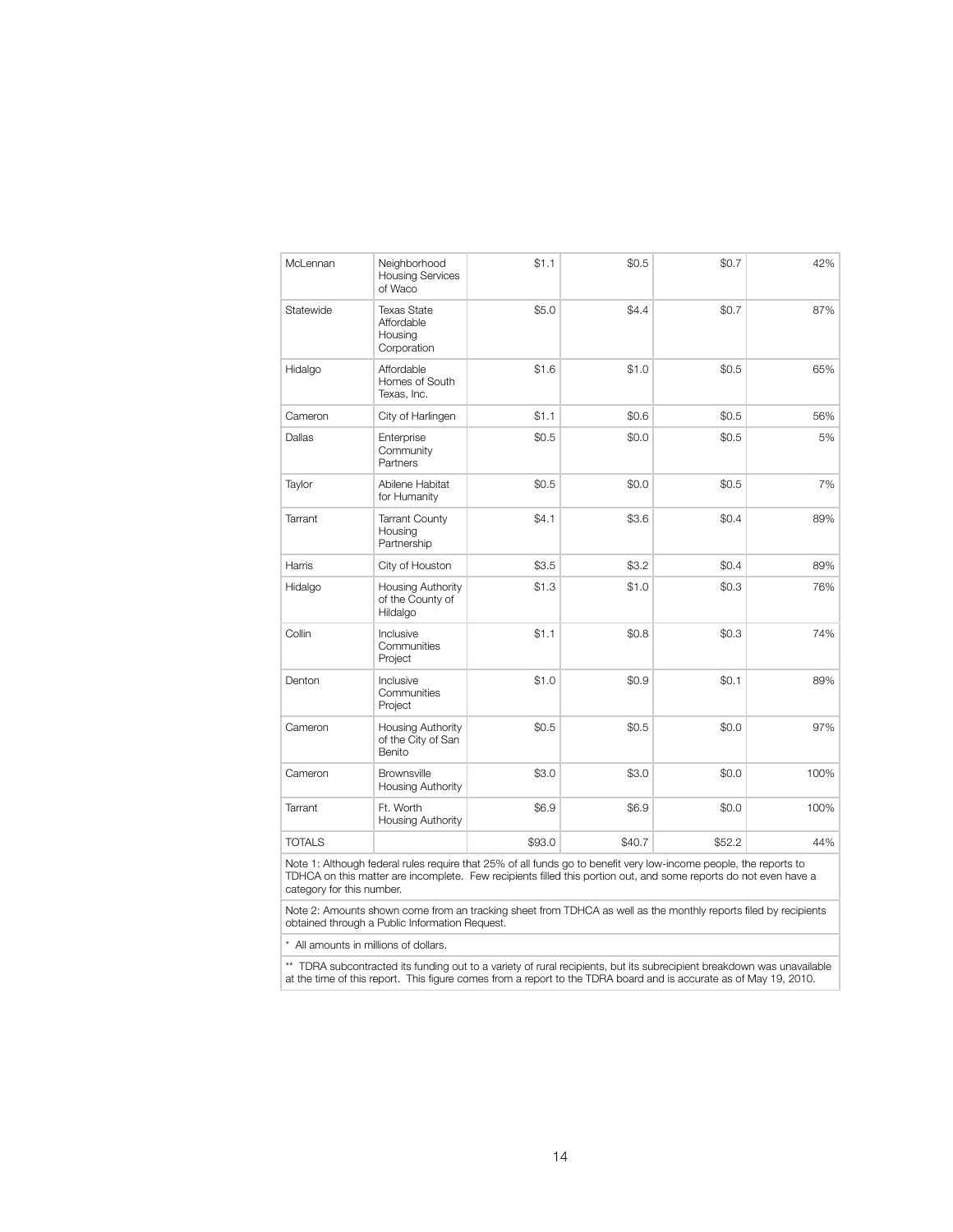| County<br>Served | Subrecipient                                                   | # Units in<br>Contract | # Units<br>obligated | % of<br>contract<br>units<br>obligated | 6-Mo<br>Milestone          | On-track for<br>$9-mo$<br>milestone | <b>Status</b>                                                 |
|------------------|----------------------------------------------------------------|------------------------|----------------------|----------------------------------------|----------------------------|-------------------------------------|---------------------------------------------------------------|
| Dallas           | Builders of<br>Hope<br>Community<br>Development<br>Corporation | 35                     | $\mathbf{1}$         | 3%                                     | forb granted               |                                     | 1 incomplete<br>setups                                        |
| Dallas           | City of Irving                                                 | 20                     | 6                    | 30%                                    | currently 6<br>amd from 22 |                                     | 6 incomplete<br>setups                                        |
| Lubbock          | City of<br>Lubbock                                             | 37                     | $\overline{O}$       | 0%                                     | forb granted               | no                                  | no units<br>pending                                           |
| Travis           | City of Austin                                                 | 16                     | $\overline{4}$       | 25%                                    | forb granted               | no                                  | 4 set ups on<br><b>HCS</b>                                    |
| Jefferson        | City of Port<br>Arthur                                         | 67                     | 214                  | 319%                                   | forb granted               | On Track                            | 48<br>incomplete<br>setups                                    |
| Bexar            | Housing &<br>Community<br>Services                             | 52                     | 67                   | 129%                                   | ok                         | no                                  | multi-family<br>under<br>contract,<br>pending<br>underwriting |
| Webb             | City of<br>Laredo                                              | 27                     | $\overline{4}$       | 15%                                    | forb granted               | no                                  | Ok in demo,<br>0 HBA,<br>working<br>add'l acq.                |
| El Paso          | City of El<br>Paso                                             | 14                     | $\overline{O}$       | 0%                                     | forb granted               | no                                  | no units<br>pending                                           |
| Harris           | Harris<br>County                                               | 14                     | $\overline{O}$       | 0%                                     | amd to from<br>A2 to B1/B2 |                                     | 8 incomplete<br>setups                                        |
| Tarrant          | Tarrant<br>County<br>Housing<br>Partnership                    | 52                     | 47                   | 90%                                    | forb granted               | no                                  | 15 single<br>family & 2<br>multi in<br>pending                |
| Dallas           | Central<br>Dallas<br>Community<br>Development<br>Corporation   | 9                      | 9                    | 100%                                   | forb granted               | On Track                            | 10<br>incomplete<br>setups                                    |
| Jefferson        | City of<br>Beaumont                                            | 9                      | $\circ$              | 0%                                     | forb granted               |                                     | 48<br>incomplete<br>setups for<br>demolition                  |
| Galveston        | City of<br>Galveston                                           | 4                      | $\circ$              | 0%                                     | amd from 6<br>to 4         |                                     | 4 incomplete<br>setups                                        |

# Appendix III - TDHCA sub-grantee status reports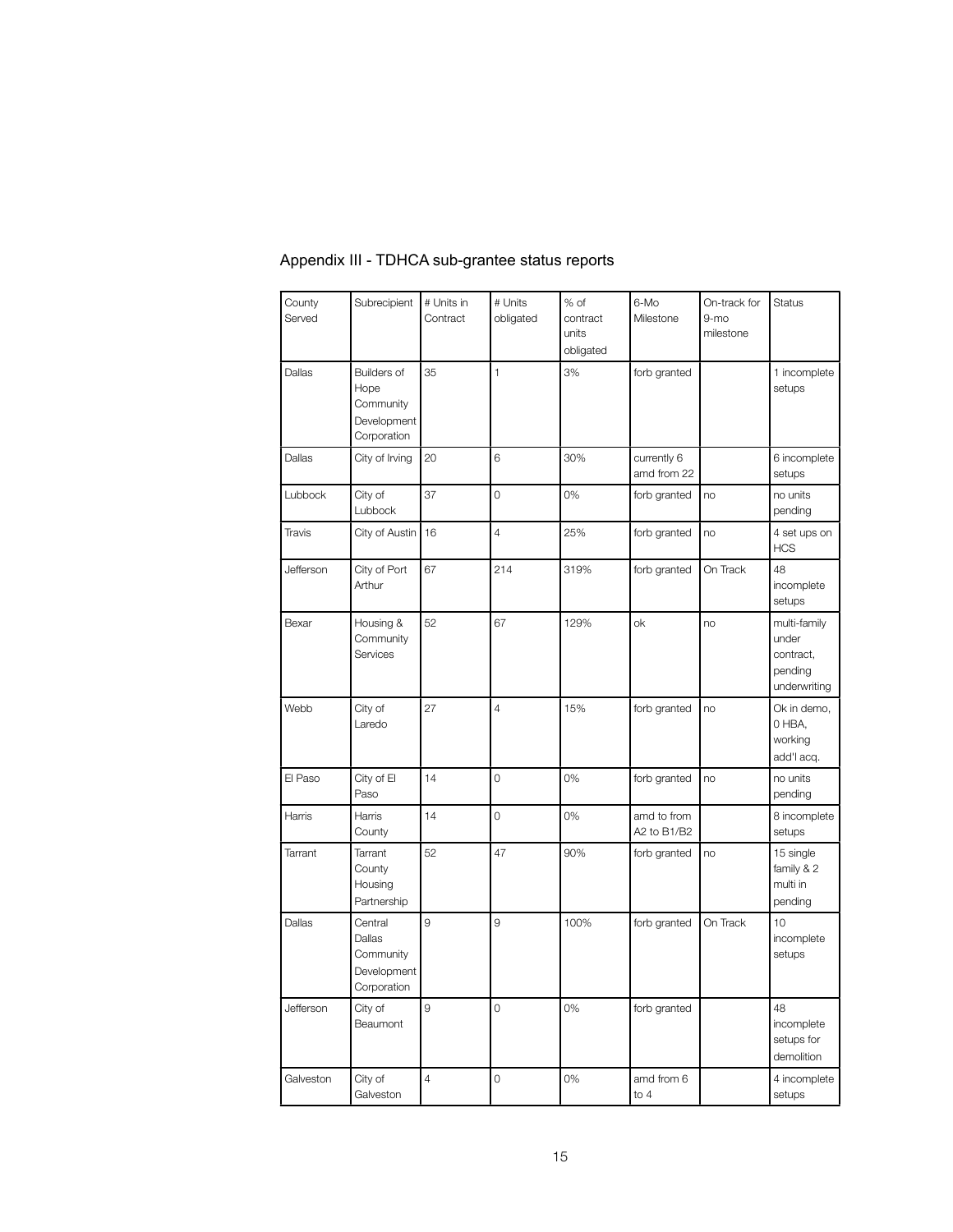| Taylor             | Abilene<br>Neighborhoo<br>ds in<br>Progress                  | 10             | $\overline{O}$ | 0%   | forb granted        | no        | no units<br>pending                                                   |
|--------------------|--------------------------------------------------------------|----------------|----------------|------|---------------------|-----------|-----------------------------------------------------------------------|
| Williamson         | Williamson<br>County<br>Habitat for<br>Humanity              | 8              | $\overline{O}$ | 0%   |                     |           | no activity                                                           |
| Dallas             | City of<br>Garland                                           | 12             | 8              | 67%  | Yes                 | On Track  |                                                                       |
| <b>Brownsville</b> | Community<br>Development<br>Corporation<br>Οf<br>Brownsville | 30             | 20             | 67%  | forb granted        | possibily | appear to<br>have met<br>obligation<br>regs with<br>pending<br>setups |
| Ector              | City of<br>Odessa                                            | 14             | $\overline{7}$ | 50%  | forb granted        | no        | 7 pending<br>setups                                                   |
| Dallas             | Frazier<br>Revitalization<br>, Inc.                          | 6              | $\overline{c}$ | 33%  | forb granted        |           | 2 incomplete<br>setups                                                |
| McLennan           | Neighborhoo<br>d Housing<br>Services -<br>Waco               | 10             | 6              | 60%  | forb granted        | no        | 6 pending<br>setups                                                   |
| Statewide          | <b>Texas State</b><br>Affordable<br>Housing<br>Corporation   | 120            | 195            | 163% | forb granted        | On Track  | 115<br>incomplete<br>setups                                           |
| Cameron            | Brownsville<br>Housing<br>Authority                          | 13             | 16             | 123% | forb granted        | On Track  | All property<br>set-ups<br>complete,<br>pending loan<br>closing       |
| Collin             | Enterprise<br>Community<br>Partners                          | 8              | $\mathbf 0$    | 0%   | amd from 28<br>to 8 |           | no activity                                                           |
| Cameron            | City of<br>Harlingen                                         | 12             | 5              | 42%  | forb granted        | yes       |                                                                       |
| Hidalgo            | Affordable<br>Homes of<br>South Texas,<br>Inc.               | $\overline{4}$ | $\mathbf{1}$   | 25%  | forb granted        | ×         | Need set-<br>aside units                                              |
| Denton             | Inclusive<br>Communities<br>Project                          | 5              | 5              | 100% | forb granted        | yes       | requirements<br>met                                                   |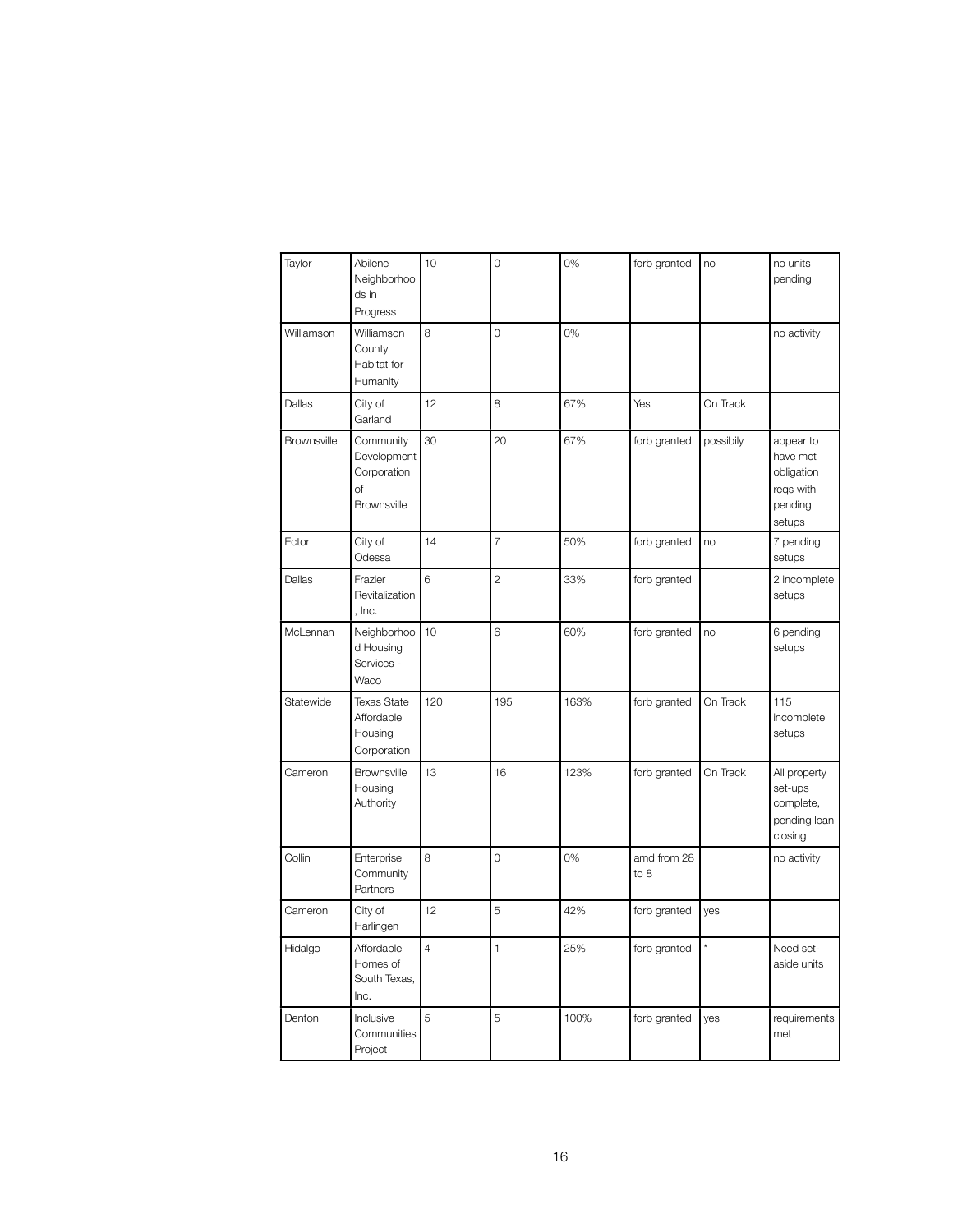| Travis        | Travis<br>County<br>Housing<br>Finance<br>Corporation | 28             | 5              | 18%  | forb granted | no       | 5 set ups on<br><b>HCS</b>                                            |
|---------------|-------------------------------------------------------|----------------|----------------|------|--------------|----------|-----------------------------------------------------------------------|
| Hidalgo       | Housing<br>Authority of<br>the County<br>of Hildalgo  | 16             | 16             | 100% | yes          | yes      | 16 setups -<br>5 closings                                             |
| Collin        | Plano<br>Housing<br>Corporation                       | 3              | $\overline{O}$ | 0%   | forb granted |          | 3 admin<br>draws paid -<br>several<br>incomplete<br>setups            |
| Harris        | City of<br>Houston                                    | $\mathbf{1}$   | $\mathbf{1}$   | 100% | Yes          | On Track | Set up<br>incomplete                                                  |
| Taylor        | Abilene<br>Habitat for<br>Humanity                    | $\overline{4}$ | $\overline{O}$ | 0%   | forb granted | no       | no units<br>pending                                                   |
| Collin        | Inclusive<br>Communities<br>Project                   | 5              | 5              | 100% | forb granted | yes      | requirements<br>met                                                   |
| Bexar         | San Antonio<br>Affordable<br>Housing<br>Corporation   | 30             | 28             | 93%  | forb granted | yes      | appear to<br>have met<br>obligation<br>regs with<br>pending<br>setups |
| Cameron       | Housing<br>Authority of<br>the City of<br>San Benito  | $\overline{4}$ | $\overline{4}$ | 100% | forb granted | On Track | need to<br>complete<br>property<br>setups                             |
| Tarrant       | Fort Worth<br>Housing<br>Authority                    | 50             | $\mathbf 0$    | 0%   | forb granted | no       | no unit<br>pending                                                    |
| <b>TOTALS</b> |                                                       | 749            | 676            | 90%  |              |          |                                                                       |